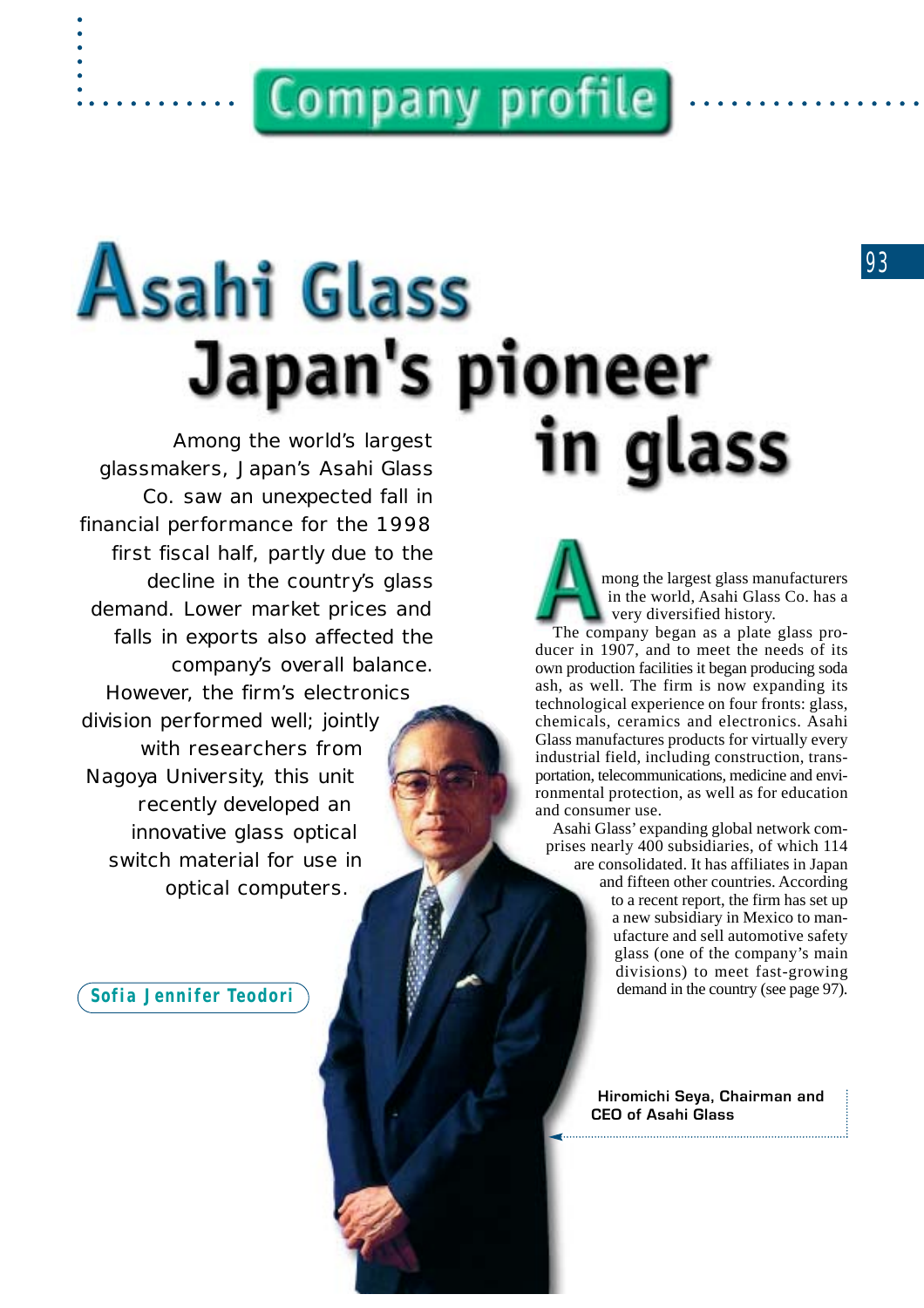

### **MAJOR OVERSEAS SUBSIDIARIES AND AFFILIATES**

### **REGIONAL HEADQUARTERS**

| Asahi Glass America, Inc.             | <b>USA</b> |
|---------------------------------------|------------|
| <b>Singapore Branch</b>               | Singapore  |
| <b>Beijing Office</b>                 | China      |
| <b>Shanghai Representative Office</b> | China      |

### **SUBSIDIARIES AND AFFILIATES**

| <b>Thailand</b><br><b>Thailand</b><br><b>Thailand</b><br><b>Thailand</b><br><b>Thailand</b> | Asahi Glass Hong Kong, Ltd.<br><b>NORTH AND CENTRAL AMERICA</b><br>AFG Industries, Inc.<br><b>AP Technoglass Company</b><br><b>AP Tenntech Corporation</b> |
|---------------------------------------------------------------------------------------------|------------------------------------------------------------------------------------------------------------------------------------------------------------|
|                                                                                             |                                                                                                                                                            |
|                                                                                             |                                                                                                                                                            |
|                                                                                             |                                                                                                                                                            |
|                                                                                             |                                                                                                                                                            |
|                                                                                             |                                                                                                                                                            |
|                                                                                             |                                                                                                                                                            |
|                                                                                             | <b>Belletech Corporation</b>                                                                                                                               |
| <b>Thailand</b>                                                                             | <b>AA Glass Corporation</b>                                                                                                                                |
| Indonesia                                                                                   | <b>Corning Asahi Video Products Company</b>                                                                                                                |
| Indonesia                                                                                   | <b>American Video Glass Company</b>                                                                                                                        |
| Indonesia                                                                                   | <b>Solvay Soda Ash Joint Venture</b>                                                                                                                       |
| Indonesia                                                                                   | <b>AG Soda Corporation</b>                                                                                                                                 |
|                                                                                             | <b>AGA Chemicals, Inc.</b>                                                                                                                                 |
|                                                                                             | AGPR, Inc.                                                                                                                                                 |
|                                                                                             | AG Electronic Materials, Inc.                                                                                                                              |
|                                                                                             | AGA Capital, Inc.                                                                                                                                          |
|                                                                                             | AFG Industries, Ltd.                                                                                                                                       |
|                                                                                             | AP Mexitech Corporation S.A. De C.V.                                                                                                                       |
|                                                                                             | AP Technoglass de Mexico SA                                                                                                                                |
| India                                                                                       | <b>EUROPE</b>                                                                                                                                              |
| India                                                                                       | <b>Glaverbel SA</b>                                                                                                                                        |
|                                                                                             | <b>Splintex SA</b>                                                                                                                                         |
| Taiwan                                                                                      | N.V. Euro Safety Glass SA                                                                                                                                  |
|                                                                                             | <b>MaasGlas BV</b>                                                                                                                                         |
| China                                                                                       | Asahi Glass Europe BVò                                                                                                                                     |
| China                                                                                       | ACT Tech (UK) Ltd.                                                                                                                                         |
| China                                                                                       | <b>Glaverbel Czech</b>                                                                                                                                     |
|                                                                                             |                                                                                                                                                            |
|                                                                                             | <b>Thailand</b><br>Singapore<br>Singapore<br>Singapore<br>Malaysia<br>Malaysia<br>Philippines<br>India<br>Taiwan                                           |

| Nanjing Asahi-Jiantong New Building         |                    |
|---------------------------------------------|--------------------|
| Materials Co., Ltd.                         | China              |
| Qinhuangdao Haiyan Safety Glass Co., Ltd.   | China              |
| Beijing Asahi Glass Electronics Co., Ltd.   | China              |
| Shanghai Asahi Electronic Glass Co., Ltd.   | China              |
| Guangzhou Xuyou Chemicals Co., Ltd.         | China              |
| Shanghai Zi Jiang Asahi Urethane Co., Ltd.  | China              |
| Zibo Asahi Glass Fused Materials Co., Ltd.  | China              |
| Asahi Glass Hong Kong, Ltd.                 | China              |
|                                             |                    |
| NORTH AND CENTRAL AMERICA                   |                    |
| AFG Industries, Inc.                        | <b>USA</b>         |
| AP Technoglass Company                      | <b>USA</b>         |
| <b>AP Tenntech Corporation</b>              | <b>USA</b>         |
| <b>Belletech Corporation</b>                | <b>USA</b>         |
| AA Glass Corporation                        | <b>USA</b>         |
| <b>Corning Asahi Video Products Company</b> | <b>USA</b>         |
| <b>American Video Glass Company</b>         | <b>USA</b>         |
| Solvay Soda Ash Joint Venture               | <b>USA</b>         |
| <b>AG Soda Corporation</b>                  | <b>USA</b>         |
| AGA Chemicals, Inc.                         | <b>USA</b>         |
| AGPR, Inc.                                  | <b>USA</b>         |
| AG Electronic Materials, Inc.               | <b>USA</b>         |
| AGA Capital, Inc.                           | <b>USA</b>         |
| AFG Industries, Ltd.                        | Canada             |
| AP Mexitech Corporation S.A. De C.V.        | Mexico             |
| AP Technoglass de Mexico SA                 | Mexico             |
|                                             |                    |
| <b>EUROPE</b>                               |                    |
| <b>Glaverbel SA</b>                         | Belgium            |
| <b>Splintex SA</b>                          | Belgium            |
| N.V. Euro Safety Glass SA                   | Belgium            |
| <b>MaasGlas BV</b>                          | <b>Netherlands</b> |
| Asahi Glass Europe BVò                      | Netherlands        |
| ACT Tech (UK) Ltd.                          | UK                 |
| <b>Glaverbel Czech</b>                      | Czech Republic     |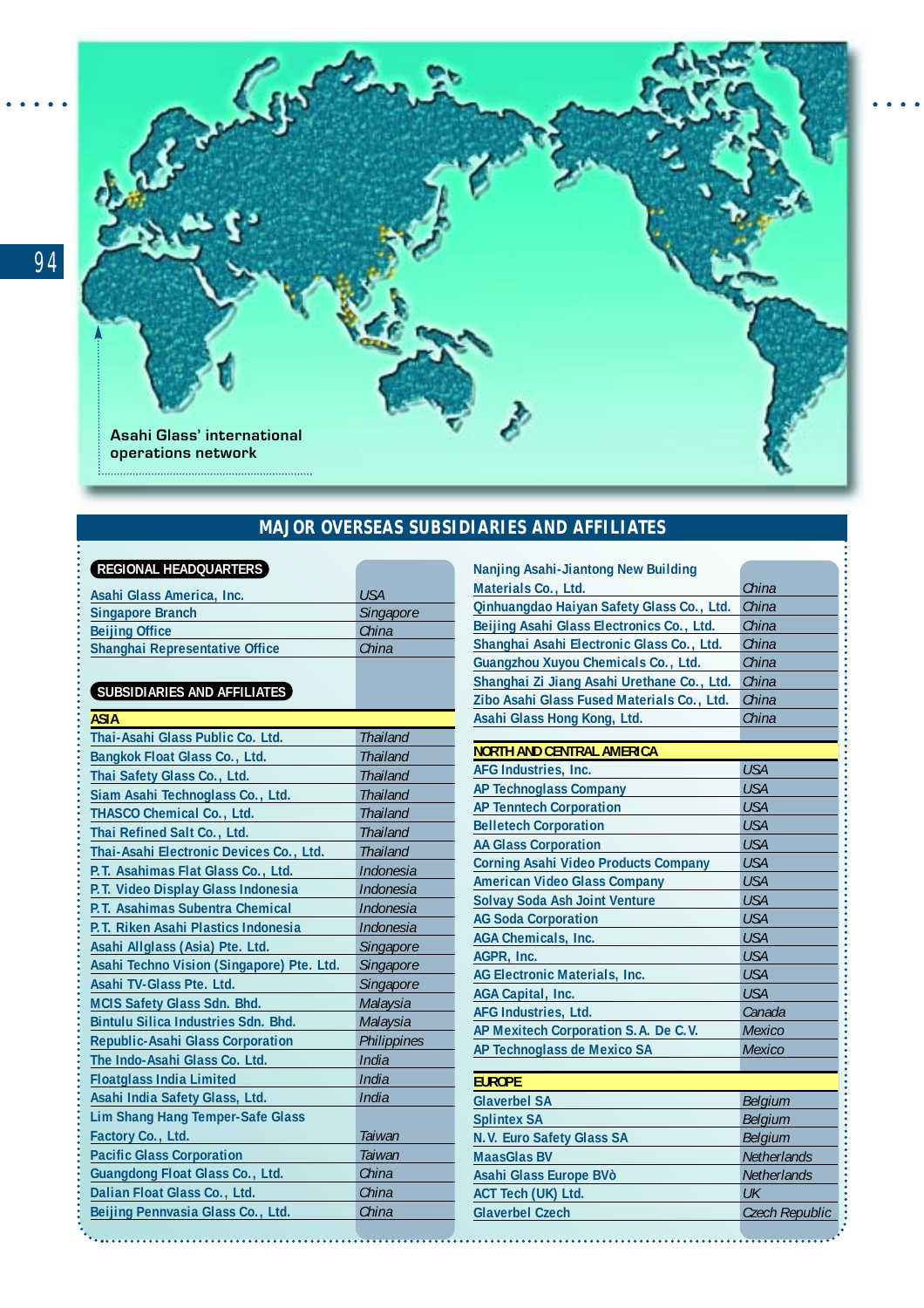### Asahi Glass Japan's pioneer in glass

### **FINANCIAL PERFORMANCE**

Asahi Glass' recurring profit for the fiscal first half of 1998 (April-September) dropped 30.9 per cent from the same period in 1997 to ¥ 10.414 billion. The glassmaker's half-year sales fell 15.9 per cent to ¥ 393.751 billion, since sales in all divisions but one fell 16-21 per cent. The only unit which saw positive results was the electronics division, owing to the strong performance of glass substrates for thin-film transistor LCDs. In the six months Asahi Glass suffered its first operating loss - amounting to ¥ 2.8 billion - since its stock exchange listing in 1950. Costcutting efforts failed, in fact, to offset drops in

sales volume and product prices.

The company saw first-half after-tax profit sink 49.7 per cent to  $\frac{1}{2}$  5,043 million.

*Estimates for full fiscal year '98 to '99*

In view of these results, Asahi Glass slashed its consolidated net profit estimate for the year to March 1999 to  $\angle$  12 billion from  $\angle$  26 billion.

The downward revision was blamed on a prolonged slump in Japan's glass demand, lower market prices and steeper-than-expected falls in exports due to Asia's economic turmoil. The projection for group recurring profit was altered to ¥ 43 billion, down from the earlier figure of ¥ 58 billion announced in May 1998. Consolidated revenue was expected to total

¥ 1.3 trillion, down from ¥ 1.36 trillion. In the previous term to last March, Asahi Glass earned a consolidated recurring profit of approximately ¥ 56.8 billion, on revenue of ¥ 1.35 trillion. Net profit came to about ¥ 20.4 billion. Asahi Glass also lowered parent-only earnings estimates for the full year to March 1999. The company foresaw a recurring profit of ¥ 17 billion (a 45.9 per cent fall from a After its 90th anniversary celebrated in 1997, Asahi Glass plans to continue its Companywide Challenge '97 campaign to consolidate its corporate strengths, revitalize management structure and give a more dynamic approach to business management throughout the group. The firm has created new posts to support its business division system. In fact,

> **Windows made with Sunbalance glass**



on 26 June 1998, at an extraordinary Board of Director's meeting held after the General Shareholders' meeting, the firm decided to change its management team, the members of which took their new posts on the same day; Mr. Hiromichi Seya, formerly President and CEO, now holds the titles of Chairman and CEO. Mr. Yasuhiko Furukawa, formerly Senior Executive Vice

**CHANGES IN MANAGEMENT**

President, is now Vice Chairman of the firm, and Mr. Shinya Ishizu (who has been with Asahi Glass since 1962), from Executive Vice President and Director & General Manager of the Corporate Planning Division, was renamed President of the group. Mr. Jiro Furumoto, who was a member of the Board and Executive Advisor, retired from the Board the same day.

year earlier), down from the previously estimated ¥ 28 billion, on sales of ¥ 740 billion (down from ¥ 830 billion). Furthermore, a slump in construction demand was expected to hurt sales of the firm's mainstay glass and construction materials by 13.3 per cent. Sales of chemicals were also expected to slide 17.1 per cent. Aftertax profit was expected to amount to ¥ 10 billion, against ¥ 17 billion, down 50.2 per cent. The company planned to pay an annual dividend of ¥ 9 per share, down from the previous term's ¥ 10, by dropping a commemorative payment. In an attempt to improve the situation, the firm will integrate its production bases and rationalize its distribution system to cut its fixed expenses by ¥ 30 billion, or 15 per cent of the total, by the end of March 2000.

#### **SOPHISTICATED GLASS PRODUCTS** *Architecture*

The main products manufactured in Asahi Glass' Flat Glass and Construction Materials division are:

- float glass;
- figured glass;
- wired glass;
- heat-reflective glass;
- double-glazing units;
- tempered safety glass;
- laminated safety glass:
- mirrors: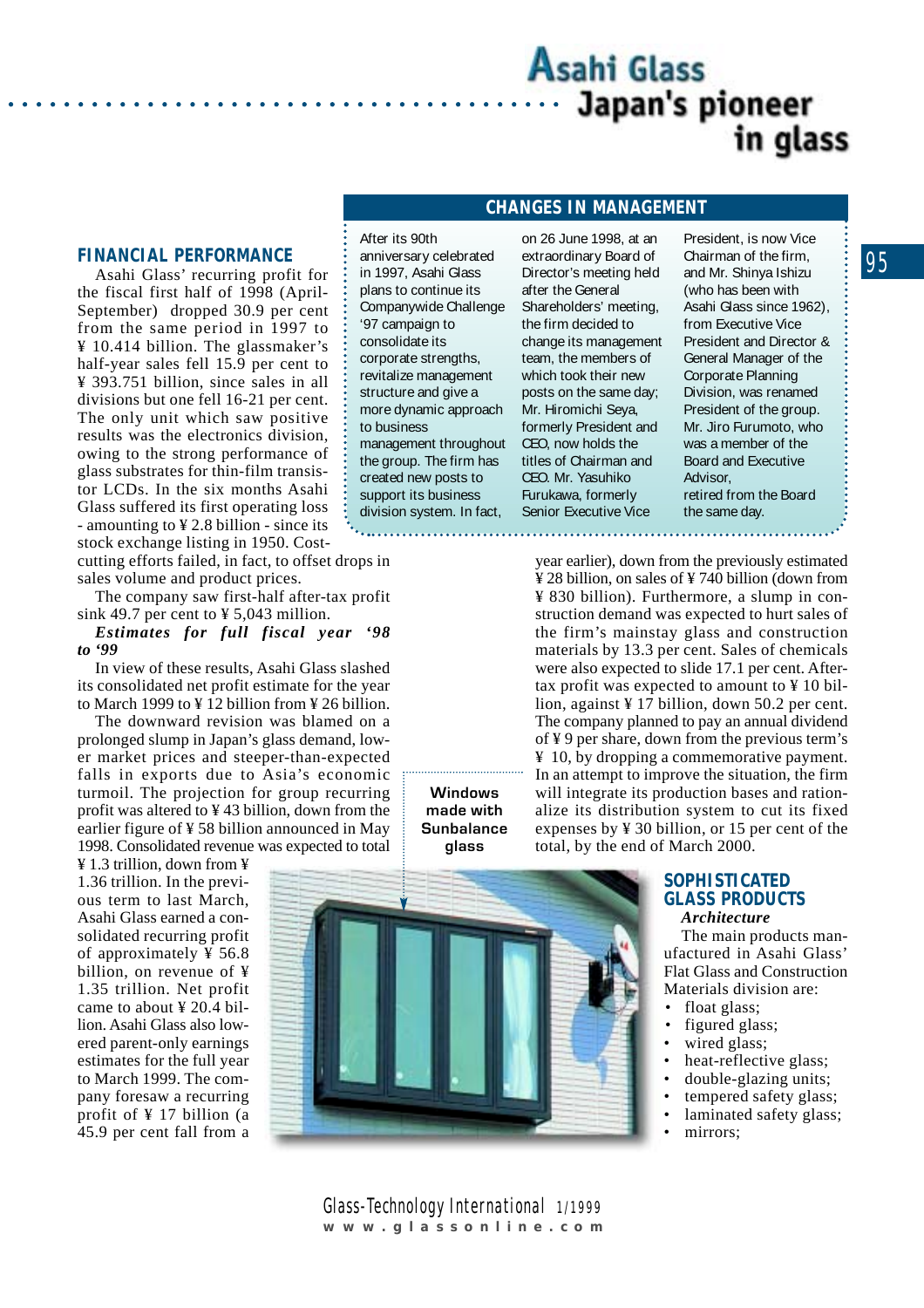### **Asahi Glass** Japan's pioneer . in glass

- 96
- polycarbonate resin sheet;
- suspension glass system;
- interior glass;
- many varieties of sash;
- fire-resistant exterior siding boards;
- glassfibre-reinforced cement;
- autoclaved lightweight concrete.

While expanding its line of glass products and their applications, Asahi Glass is also developing advanced composite construction materials to enhance the quality of life through aesthetic value, safety, sound-proofing and energy conservation.

#### *Automotive glass*

The main products in the firm's Fabricated Glass unit are:

- laminated glass for automotive windscreens;
- tempered glass for automobile side and rear
- windows; heat-reflecting glass;
- UV ray-resistant glass;
- glass antennas;
- module assembly windows;
- many varieties of glass for railway carriages and industrial-use vehicles;
- double-glazing units for refrigerated display cases.

The demand for high-performance glass





**High-speed** 

**Workers at AP Technoglass,**

**inspect car windscreens**

**USA** 

train with systems increase in speed, safety and efficienmulti-layer cy. Asahi Glass is committed to developing laminated high-performance glass which enhances four glass windows main functions: safety, amenity, environmental soundness and design. The firm is currently developing infrared-reflective glass, anti-fogging glass and vehicle window assemblies, as well as glass panels with head-up displays and bi-layer glass-plastic composites.

products is growing as modern transportation

The company is in the forefront in UV cut glass in Japan, for which demand has soared in recent years. The firm also developed and launched new versions of bronze-tinted UV cut glass, and a further addition was a high-quality water-repellent automotive glass that enhances driver visibility in rainy weather, hence improving safety. The firm's Lamisafe is a laminated glass that resists penetration and prevents scattering of glass shards under impact, which secures safety and visibility for high speed transport.

Asahi Glass is also developing heated defogging windscreens for electric cars, as the traditional system, which uses warm breezes for defogging glass, is not feasible for the new type of car. For this reason, two systems - the Electrically Heated Windshield (EHW) and the Automotive Heated Wire Windshield (AHW) - have been developed and adopted by major automotive manufacturers. The EHW system consists of a transparent, electrically conducive coating on the laminated side of the glass which heats the glass electrically. The AHW system uses very thin wires instead of the coating. Both systems are capable of preventing misting and icing. Asahi Glass is aggressively marketing these two systems for electric cars, which are expect-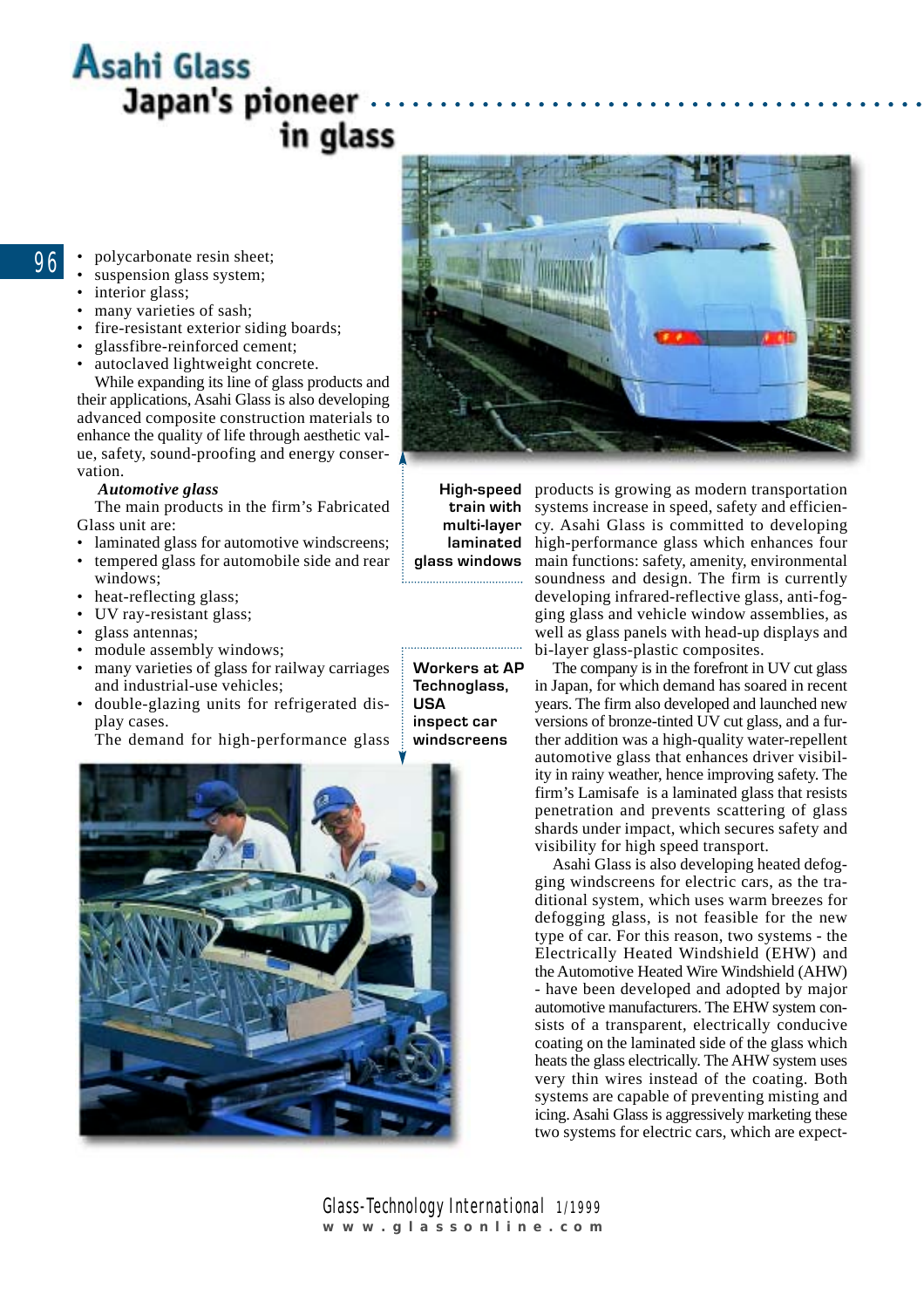

ed to be commercialized in the future because of increasing concern for the environment.

Recently, Asahi Glass has

invested US \$ 40 million in its new subsidiary for the production of automotive safety glass, AP Technoglass de Mexico SA, which was established in El Salto, Jalisco, Mexico. It is expected to begin full-scale production in the July-September quarter of 1999. The new company will initially supply products to Mexican units of Nissan Motor Co., Honda Motor Co. and General Motors Corp. of the United States, but plans to gradually expand its sales network.

#### *Glass bulbs*

This division mainly produces:

- glass bulbs for colour CRTs;
- neck tubes for colour CRTs;
- powder glass for sealing colour CRTs;
- gun-mounting pillars for colour CRTs;
- silica coating liquid for colour CRTs. Asahi Glass produces CRT

glass bulbs in many sizes supporting specialized applications such as monitors for airport control towers, TVs and a number of other uses, as well as widescreen HDTV monitors and highresolution computer display monitors. In 1997, the firm started making 37-inch extra large glass bulbs, which were launched in North America.

A series of other products were recently introduced by the company, including a large and lightweight reinforced panel called TLIPRED (Tempered Lightened Precise Dimensions) for light and flat CRTs.

**Tlipred funnels**



**Lamisafe laminated glass resists shattering under impact**



**Part of Asahi Glass' range of glass bulbs**

The company also commercialized a reinforced frit glass for larger CRTs that improves the adhesion of panel and funnel glass. Another new product was Wide-ARAS, a coated panel that dramatically intensifies the performance of low-reflection and lowelectromagnetic wave emissions.

In July 1996, Asahi

Glass established P.T. Video Display Glass Indonesia with LG Electronics Inc. of Korea and local partners. In China, joint venture Shanghai Asahi Electronic Glass Co., Ltd., began operations following its Beijing subsidiary.

In November 1996, this company began fullscale production and sales of glass bulbs for colour CRTs.

The joint venture with Marubeni Corp. of Japan and local partners, including Shanghai Vacuum Electron Device Co., Ltd., was Asahi Glass' first glass bulb joint venture in China.

In North America, American Video Glass Company, a joint venture between Sony Electronics, Inc., and Corning Asahi Corporation of the United States, started up in June 1997.

#### *Refractories operations*

The main products manufactured in this

- unit are:
- fused cast refractories:
- bonded refractories;
- castable refractories;
- aluminous cement;

speciality ceramics. The company's Ceramics and Refractories division initially began as a supplier of refractories for its glass furnaces. Since then, Asahi Glass has broadened its business field to include other glass companies (as well as metal and cement industries).

The firm has also expanded into advanced fine ceramics.